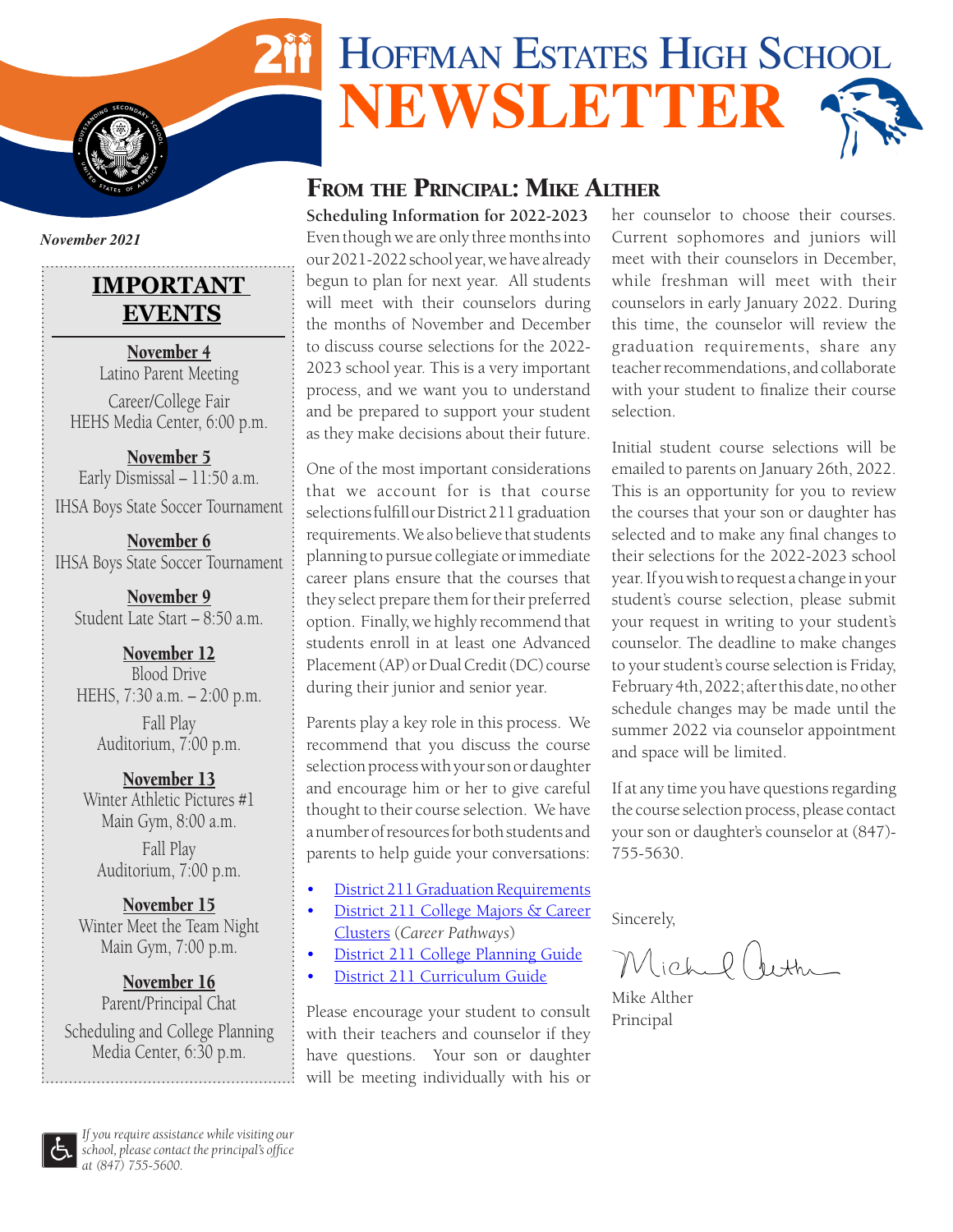November 17

National Honor Society Induction Auditorium, 7:00 p.m.

November 18 Cap and Gown Measurement Day

November 22 Winter Athletic Pictures #2 Main Gym, 3:00 p.m.

November 24-26 Non-Attendance Day – No School

> November 30 Winter Orchestra Concert Auditorium, 7:30 p.m.

December 2 Winter Band Concert Auditorium, 7:30 p.m.

Latino Parent Meeting

Emotional Wellness HEHS Media Center, 6:00 p.m.

> December 4 SAT Testing HEHS, 8:00 a.m.

December 7 Student Late Start – 8:50 a.m.

December 8 Incoming Freshman Night HEHS, 6:00 p.m.

> December 10 Madrigal Dinner Cafeteria, 8:00 p.m.

> December 11 Madrigal Dinner Cafeteria, 6:00 p.m.

December 15 Winter Choral Concert Auditorium, 7:30 p.m.

December 17 Delightful December Drive-Through HEHS, 5:00 p.m.

December 20 Final Exams Blocks 1A, 2A, 3A Early Dismissal – 12:20 p.m.

#### **Athletic Updates: Winter Athletic Reminder**

Any student-athlete interested in trying out for a winter athletic team must be registered online through the Infinite Campus Parent Portal under "Extracurricular Registration" by the tryout date of your winter sport, and have a current physical filed with the nurse's office before your sport begins. To register, please access the Infinite Campus Parent Portal at <https://campus.d211.org/campus/portal/township.jsp>. Please see the athletic website for start dates of winter sports: [http://www.hoffmanestates.portal.](http://www.hoffmanestates.portal.rschooltoday.com/) [rschooltoday.com/](http://www.hoffmanestates.portal.rschooltoday.com/).

#### **Community Connections: Hawks' Nest**

The Hawks' Nest is a resource available to Hoffman students and families that are in need. The Hawks' Nest has received donations of food, hygiene products, household products, clothing, as well as monetary donations and school related supplies. The Hawks' Nest also serves as a food pantry, and families in need are welcome to access the food pantry at Hoffman Estates High School. All referrals remain confidential. For more information or to donate, please contact Jennifer Nieft, Andres Acosta, or Maggie King, Social Workers, in the Student Services Department at (847) 755-5630.

# **Fall Play**

#### **Harvey**

Please join us for this year's fall play. *Harvey*, a Pulitzer Prize-winning comedy by Mary Chase, is the story of a perfect gentleman, Elwood P. Dowd, and his best friend, Harvey -- a pooka, who is a six-foot tall, invisible rabbit.

When Elwood begins introducing Harvey around town, his embarrassed sister, Veta Louise, and her daughter, Myrtle Mae, determine to commit Elwood to a sanitarium. A mistake is made, however, and Veta is committed rather than Elwood! Eventually, the mistake is realized, and a frantic search begins for Elwood and the invisible pooka, which ends with Elwood appearing, voluntarily, at the sanitarium.

In the end, however, Veta realizes that she loves her brother and his invisible best friend just as they are, and doesn't want either of them to change.

#### **Tickets:**

*Harvey* will be performed Thursday, November 11<sup>th</sup> at 3:00 p.m., Friday, November 12th at 7:00 p.m., and Saturday, November 13<sup>th</sup> at 7:00 p.m. in the Auditorium. Tickets are \$7.00, with freshmen invited for free. Please contact Denise Gilbert at 847-755-5716 with any questions.

#### **Support Student Involvement**

Over 50 students from all grades are participating in this show by acting on stage and in the crews of Set Design, Sound, Lighting, Props, Costumes, and Make Up. The show is directed by Denise Gilbert, assistant directed by Juan Medina and Jason Stevens, and student directed by Dominic Luzwick.

# **Semester Exam Schedule**

| Monday, December 20th                                                                    | Tuesday, December 21st                                                                 | Wednesday, December 22 <sup>nd</sup>                    |
|------------------------------------------------------------------------------------------|----------------------------------------------------------------------------------------|---------------------------------------------------------|
| 1A Exam 7:30 am - 9:00 am<br>  2A Exam 9:10 am - 10:40 am<br>3A Exam 10:50 am - 12:20 pm | 1B Exam 7:30 am - 9:00 am<br>2B Exam 9:10 am - 10:40 am<br>3B Exam 10:50 am - 12:20 pm | 4A Exam 7:30 am - 9:00 am<br>4B Exam 9:10 am - 10:40 am |

*Winter Vacation begins at the close of school on Wednesday, December 22nd. School resumes on Tuesday, January 11<sup>th</sup>, 2022.*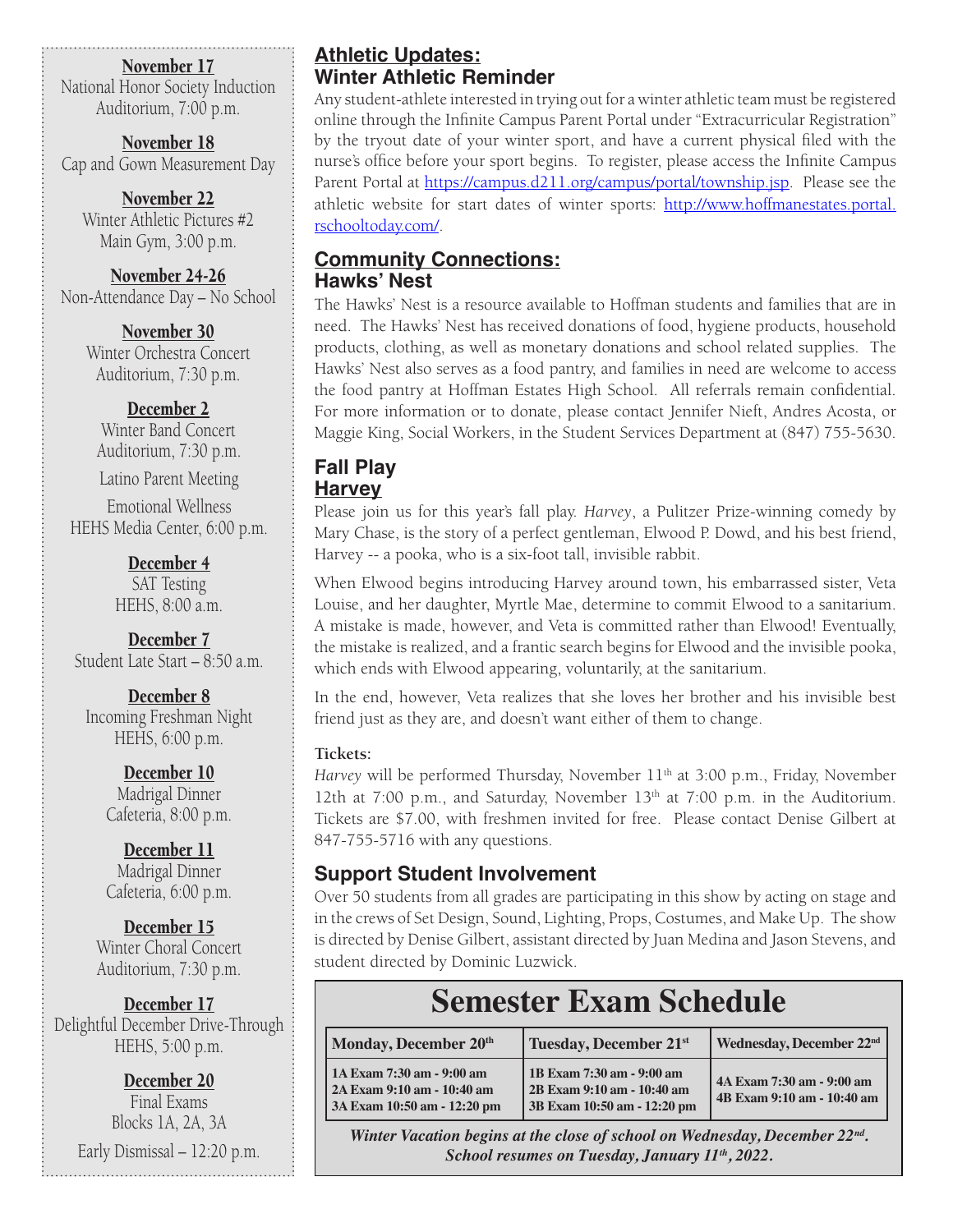#### December 21

Final Exams Blocks 1B, 2B, 3B

Early Dismissal – 12:20 p.m.

December 22 Final Exams Blocks 4A, 4B

Early Dismissal – 10:40 a.m.

December 23 - January 7 Winter Vacation – *NO SCHOOL*

January 10 Teacher Institute Day – No Classes

**January 11** First Day of Classes – Second Semester

## **The Power of 15**

During the month of December, your son or daughter will take part in the course scheduling process for the 2022-2023 school year. I want to encourage you to speak with your son or daughter about this process, their individual interests, and their desired courses for next year.

I strongly recommend that students consider taking an Advanced Placement (AP) or Dual-Credit (DC) course during their sophomore, junior, and senior years. There is a concept known as the 'Power of 15' and this refers to our effort to have every student enroll in and earn 15 college credit hours (typically 5 high school courses) during their four-year high school career. Our AP and DC courses give students the opportunity to earn these 15 hours of college credit in a safe, supportive environment to experience college-level coursework and academic rigor.

Hoffman Estates High School currently offers over 30 different AP courses across multiple departments and levels. We also offer 30 DC courses in collaboration with Harper College, the University of Illinois, and several other colleges and universities. The full list of these courses can be found below.

| <b>ADVANCED PLACEMENT COURSES</b><br><b>OFFERED AT HEHS</b> |                                      |  |  |
|-------------------------------------------------------------|--------------------------------------|--|--|
| AP Art History                                              | AP Music Theory                      |  |  |
| AP Studio Art (2D)                                          | AP Studio Art (3D)                   |  |  |
| AP Studio Art (Drawing)                                     | AP English Language &<br>Composition |  |  |
| AP English Literature &<br>Composition                      | <b>AP Statistics</b>                 |  |  |
| AP European History                                         | AP Human Geography                   |  |  |
| AP Macroeconomics                                           |                                      |  |  |
| AP Psychology                                               | AP US Government &<br>Politics       |  |  |
| AP Computer Science A                                       | AP Computer Science<br>Principles    |  |  |
| AP Biology                                                  | AP Calculus BC                       |  |  |
| <b>AP Calculus AB</b>                                       | AP Chemistry                         |  |  |
| AP US History                                               | AP World History                     |  |  |
| AP Environmental Science                                    | AP Physics 1                         |  |  |
| AP Physics 2                                                | AP Physics C                         |  |  |
| AP Seminar                                                  | AP Research                          |  |  |
| AP French Language &<br>Culture                             | AP German Language &<br>Culture      |  |  |
| AP Spanish Language &<br>Culture                            | AP Spanish Literature &<br>Culture   |  |  |

#### DUAL-CREDIT COURSES OFFERED AT HEHS

| Art in Contemporary Society                     |             |  |  |
|-------------------------------------------------|-------------|--|--|
| Biology 2<br>Anatomy & Physiology               |             |  |  |
| Electronics Technology I                        |             |  |  |
| Technology Apps                                 |             |  |  |
| QuickBooks<br><b>Accounting I Financial</b>     |             |  |  |
| College Composition                             |             |  |  |
| Culinary Arts/Foods IS                          | Japanese    |  |  |
| Fashion Construction IS 2                       | Design IS 2 |  |  |
| PLTW Digital Electronics                        |             |  |  |
| Advanced ECE IS 2                               |             |  |  |
| Spanish 4                                       |             |  |  |
| Automotive Tech 2                               |             |  |  |
| Advanced Algebra 2 / Pre-Calculus               |             |  |  |
| Quantitative Literacy                           |             |  |  |
| Health Career Exploration & Medical Terminology |             |  |  |
| Multi-Variable Calculus                         |             |  |  |
| Advanced Topics in Spanish                      |             |  |  |
| Nursing Assistant Training                      |             |  |  |
| Fundamentals of Speech                          |             |  |  |
| <b>Business Management</b>                      |             |  |  |
| <b>Business Incubator</b>                       |             |  |  |
| <b>Education Internship</b>                     |             |  |  |
| Calculus for Business and Social Sciences       |             |  |  |
| Independent Study Math                          |             |  |  |
| Spanish for Heritage Speakers                   |             |  |  |
| <b>Building Construction</b>                    |             |  |  |